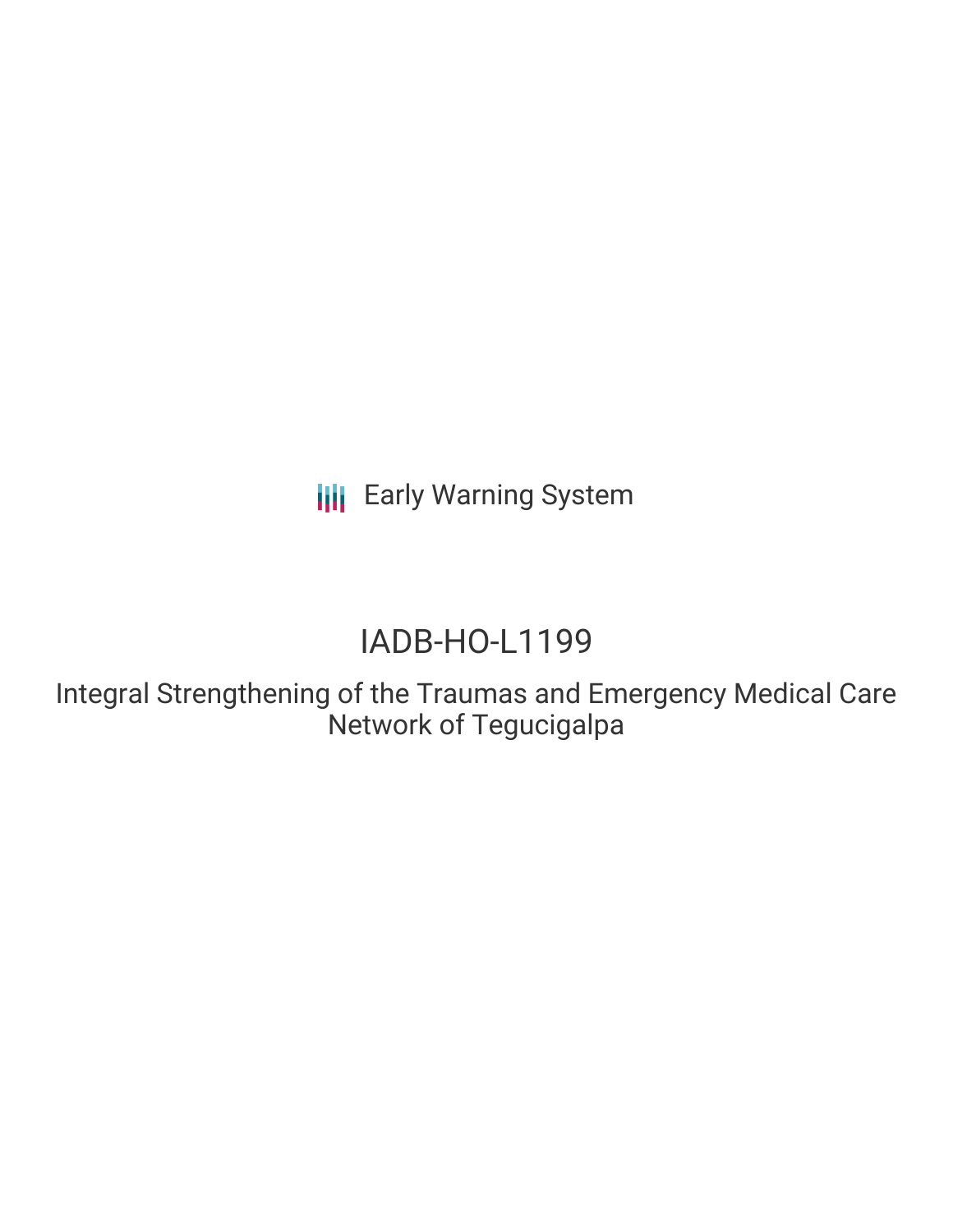

#### **Quick Facts**

| <b>Countries</b>               | Honduras                               |
|--------------------------------|----------------------------------------|
| <b>Financial Institutions</b>  | Inter-American Development Bank (IADB) |
| <b>Status</b>                  | Approved                               |
| <b>Bank Risk Rating</b>        | B                                      |
| <b>Voting Date</b>             | 2018-12-12                             |
| <b>Borrower</b>                | Government of Honduras                 |
| <b>Sectors</b>                 | <b>Education and Health</b>            |
| <b>Investment Type(s)</b>      | Loan                                   |
| <b>Investment Amount (USD)</b> | $$53.80$ million                       |
| <b>Project Cost (USD)</b>      | \$53.80 million                        |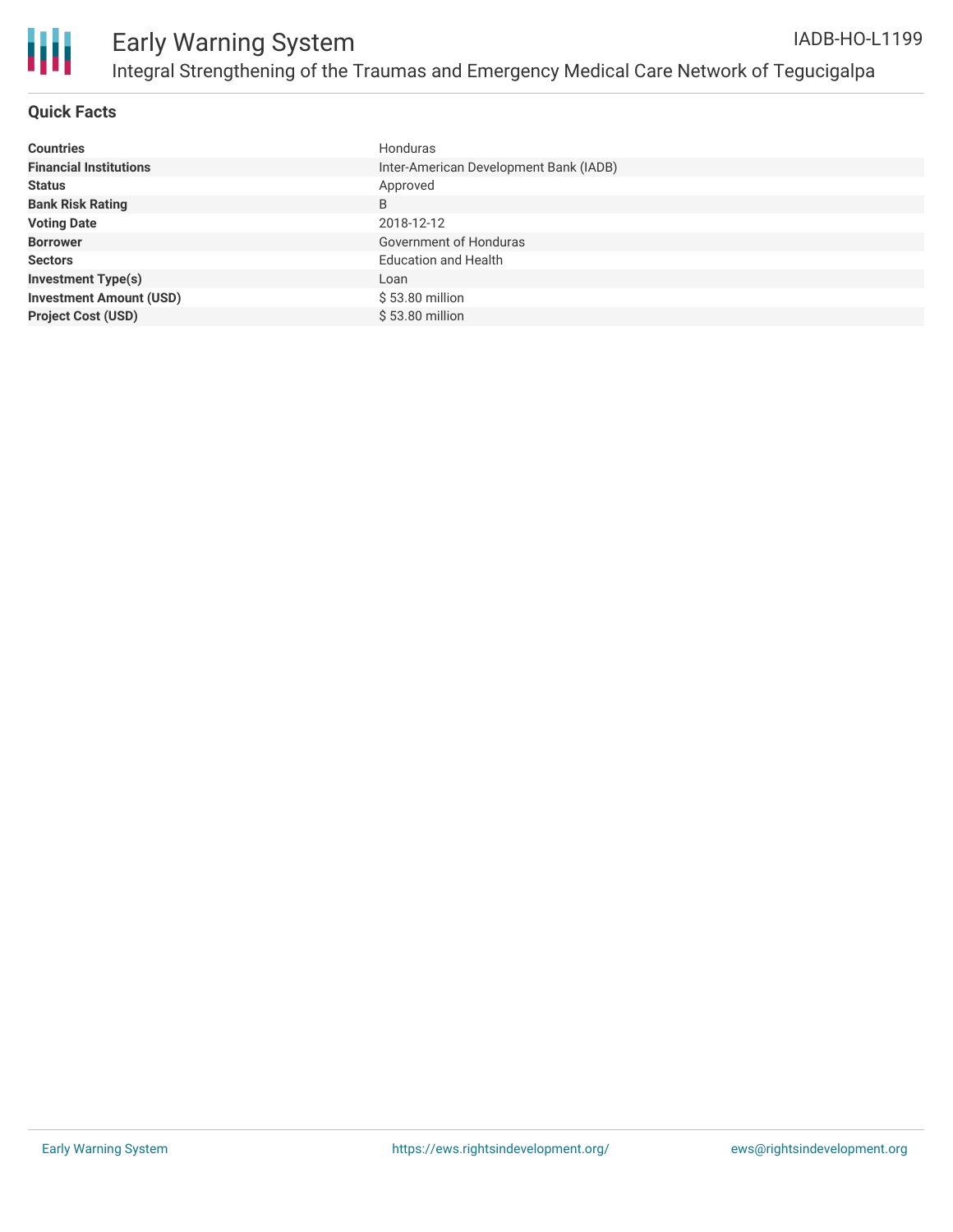

#### **Project Description**

According to the bank, the objective of the project is to improve the response capacity of the network of care services for injuries due to external causes and emergencies in Honduras, in order to contribute to the recovery of the health of the people affected by these causes.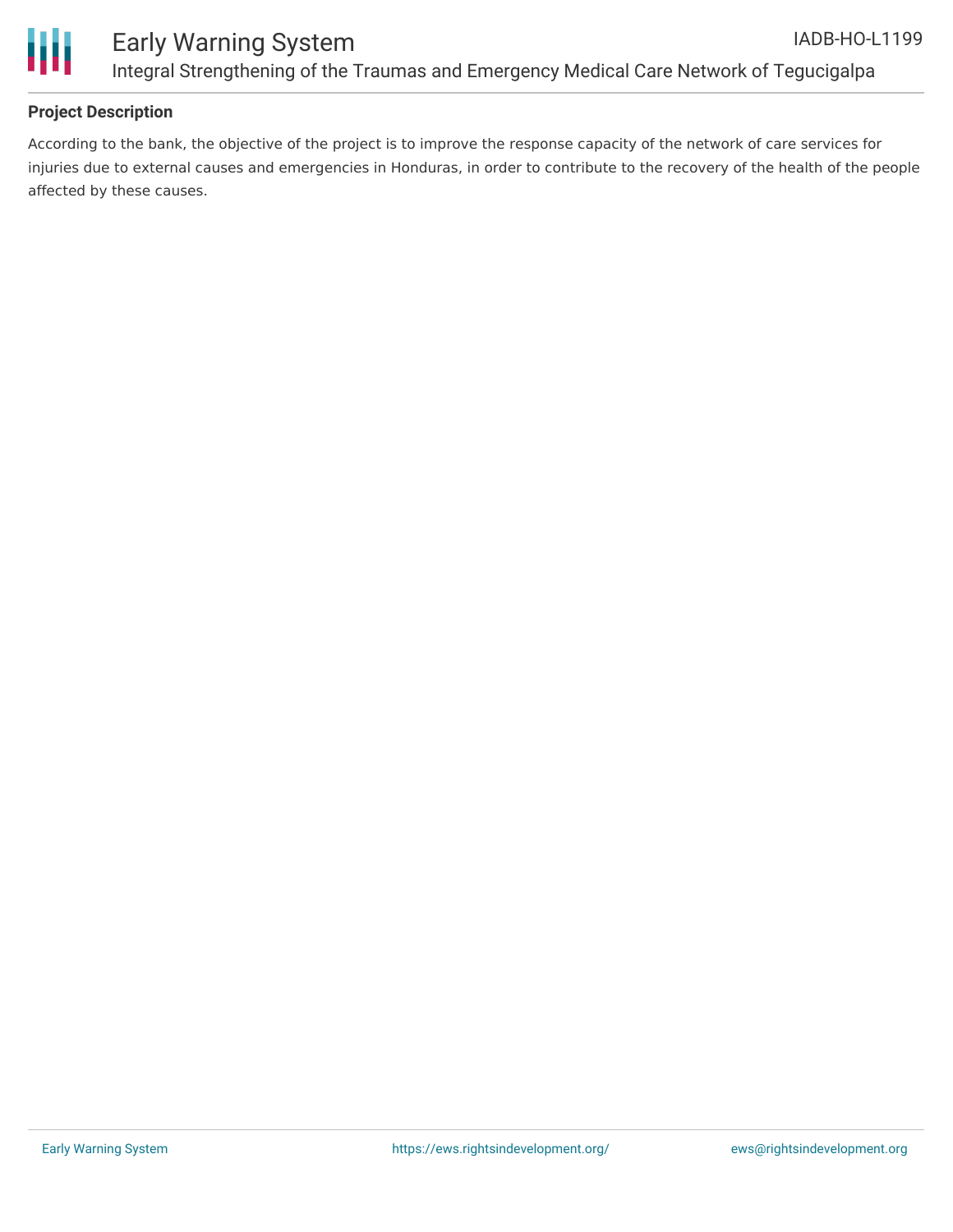

#### **Investment Description**

• Inter-American Development Bank (IADB)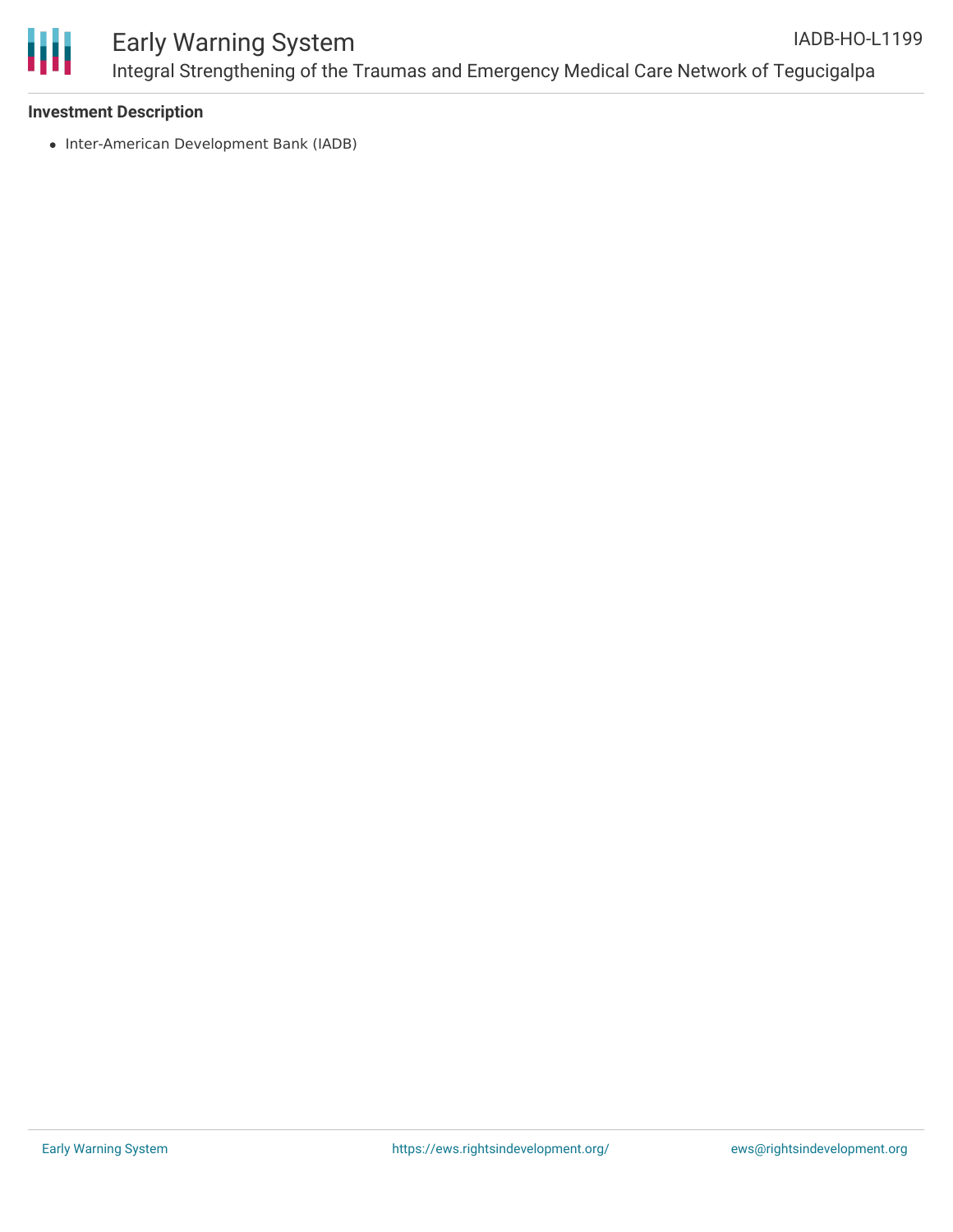### **Contact Information**

#### ACCOUNTABILITY MECHANISM OF IADB

The Independent Consultation and Investigation Mechanism (MICI) is the independent complaint mechanism and fact-finding body for people who have been or are likely to be adversely affected by an Inter-American Development Bank (IDB) or Inter-American Investment Corporation (IIC)-funded project. If you submit a complaint to MICI, they may assist you in addressing the problems you raised through a dispute-resolution process with those implementing the project and/or through an investigation to assess whether the IDB or IIC is following its own policies for preventing or mitigating harm to people or the environment. You can submit a complaint by sending an email to MICI@iadb.org. You can learn more about the MICI and how to file a complaint at http://www.iadb.org/en/mici/mici,1752.html (in English) or http://www.iadb.org/es/mici/mici,1752.html (Spanish).